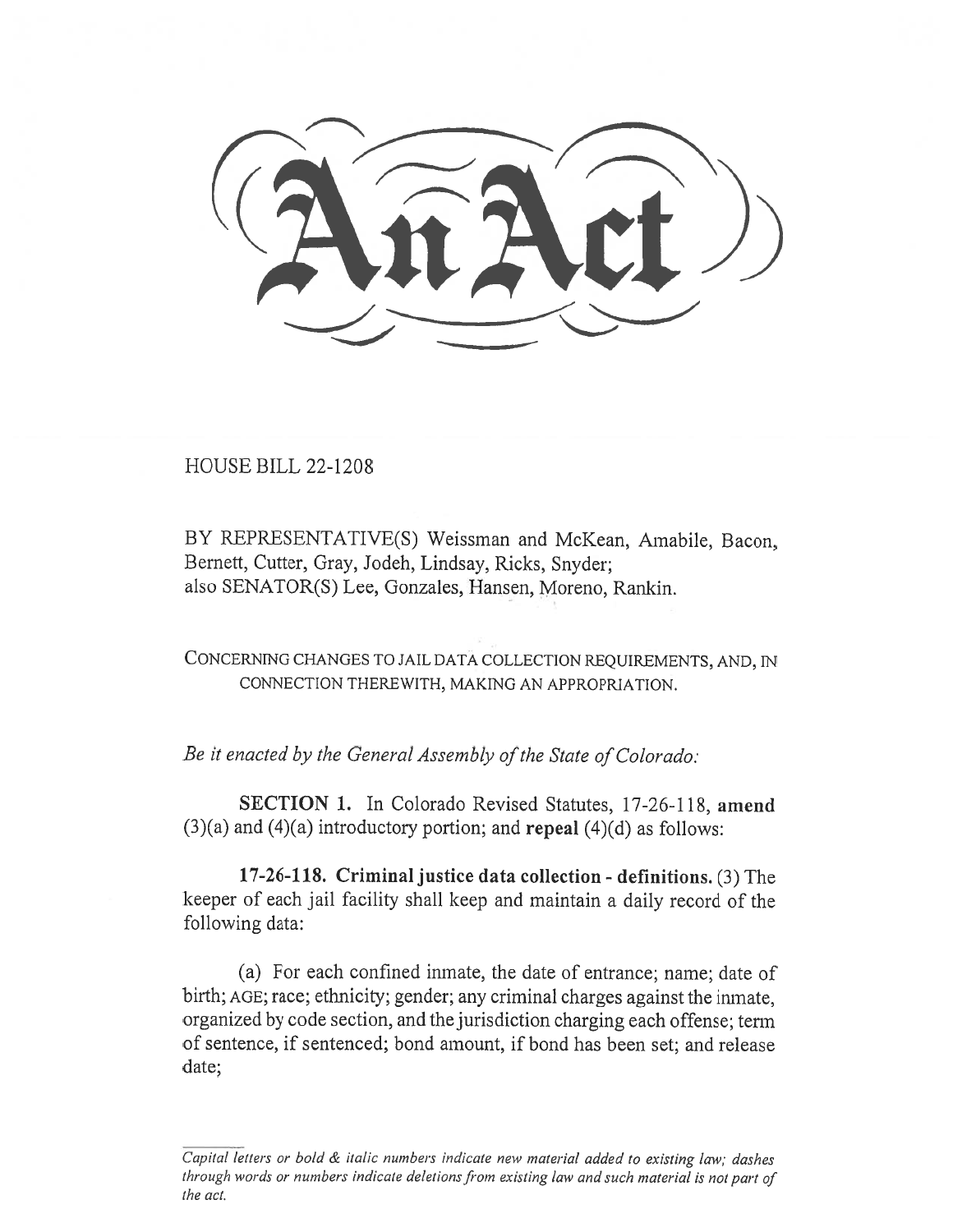(4) (a) On or before January  $17, 2020$ , and on or before the third Friday of each January, April, July, and October, thereafter; each jail facility shall submit a quarterly report of the data collected pursuant to subsection (3) of this section as of the first day of the month in which the report is submitted to the division of criminal justice within the department of public safety via an electronic survey designed by the division for that purpose. Each quarterly report must include:

(d) This subsection  $(4)$  is repealed, effective January 31, 2023.

SECTION 2. In Colorado Revised Statutes, 24-33.5-518, amend (4.5) as follows:

24-33.5-518. Criminal justice data collection - report.  $(4.5)$   $(a)$  Beginning January 1, 2020, each jail facility shall report data required to be collected pursuant to section 17-26-118 to the division in accordance with the schedule described in section 17-26-118 (4). Within one month after each reporting deadline, the division shall collect, compile, and publish all data received pursuant to this subsection (4.5) in a searchable and sortable format containing both statewide data and data for each individual jail facility. If possible, the division shall make the data available online in an interactive format.

(b) This subsection  $(4.5)$  is repealed, effective March 31, 2023.

SECTION 3. Appropriation. For the 2022-23 state fiscal year, \$4,918 is appropriated to the department of public safety for use by the division of criminal justice. This appropriation is from the general fund and is based on an assumption that the department will require an additional 0.1 FTE. To implement this act, the division may use this appropriation for administrative services.

SECTION 4. Act subject to petition - effective date. This act takes effect at 12:01 a.m. on the day following the expiration of the ninety-day period after final adjournment of the general assembly; except that, if a referendum petition is filed pursuant to section 1 (3) of article V of the state constitution against this act or an item, section, or part of this act within such period, then the act, item, section, or part will not take effect unless approved by the people at the general election to be held in

PAGE 2-HOUSE BILL 22-1208